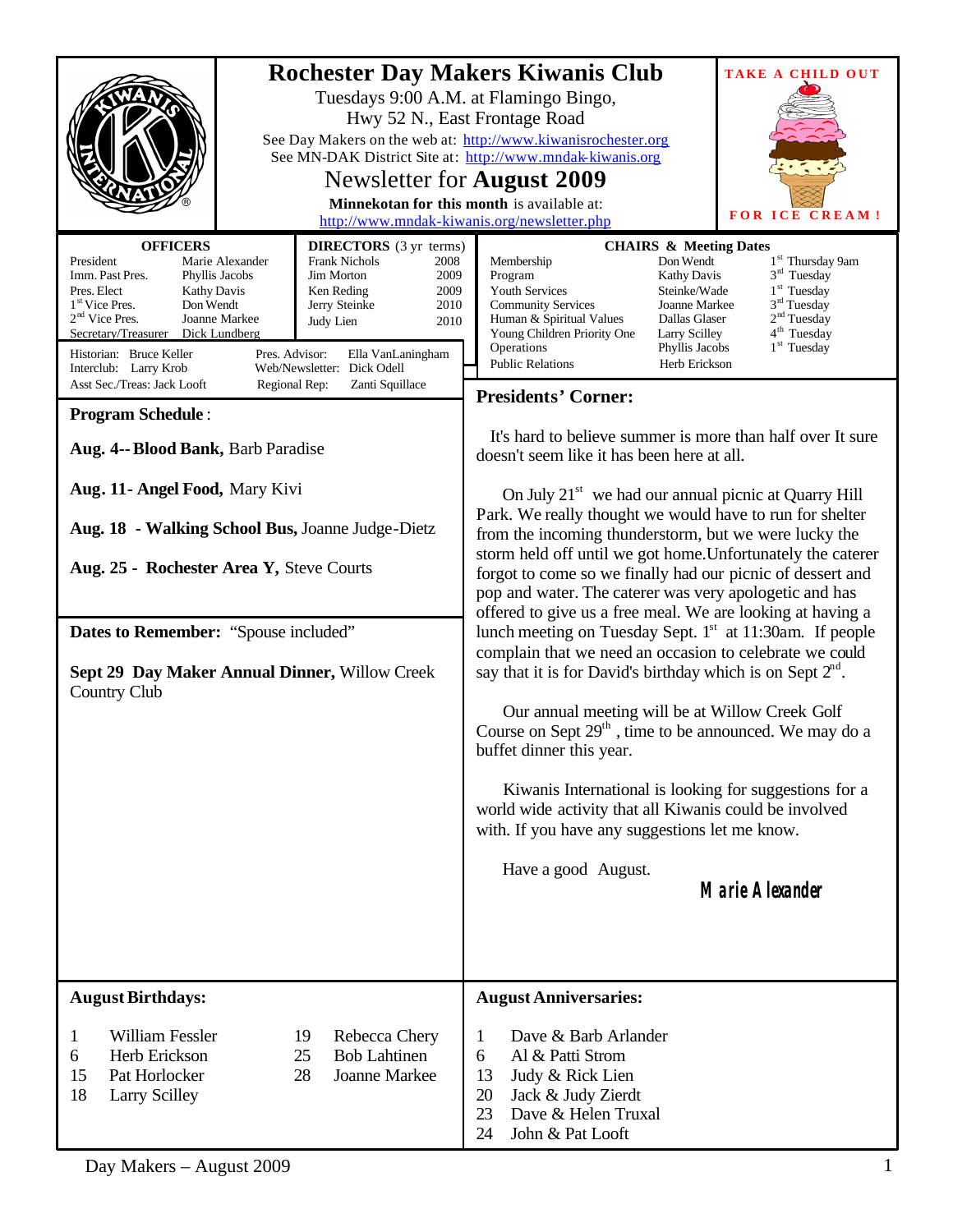| <b>Secretary/Treasurers Report - July'09</b>                                                                                                                                                                                                                                                | <b>Web Humor:</b><br>Senior Bumper Stickers                                                                                                                                                                                                                                                                                              |
|---------------------------------------------------------------------------------------------------------------------------------------------------------------------------------------------------------------------------------------------------------------------------------------------|------------------------------------------------------------------------------------------------------------------------------------------------------------------------------------------------------------------------------------------------------------------------------------------------------------------------------------------|
| <b>Bank Balance 6/30/09:</b><br>\$17,044.10<br><b>Administrative Account:</b><br>\$13,867.53<br>\$<br>1,957.02<br>Service Account:<br>\$<br>1,081.60<br>Hockey/YCPO:<br>\$<br>137.95<br><b>Bike Repair:</b><br>\$<br>Key Club:<br>0.00<br>Day Makers on leave: Al Hodges, Judy Lien, Joanne | I was always taught to respect my elders.<br>Now I don't have anyone to respect.<br>I was always taught to respect my elders.<br>Now I don't have anyone to respect<br>Senior <sub>0</sub><br><b><i>de Large Type</i></b><br>Alphabet Soup                                                                                               |
| Markee                                                                                                                                                                                                                                                                                      | Senior Campbell's New Large Type Alphabet Soup.                                                                                                                                                                                                                                                                                          |
| June Service Hour Statistics: 959 hours by 58<br>members, 67% Participation.                                                                                                                                                                                                                | <b>YCPO YE Report:</b><br>As our (KIWANIS) year is drawing to an end, I extend my<br>thanks to all of you who willingly volunteer to help. Child Care                                                                                                                                                                                    |
| <b>July 14, 2009 Board Meeting Highlights:</b><br>The board approved a membership application from Van<br>Colman.                                                                                                                                                                           | Resource and Referral (CCRR) appreciates our help and support,<br>and they always express that they would not be able to hold their<br>Family Fun Night without our support. It is rather unfortunate<br>that CCRR's Super Bowl Saturday event was so successful that<br>they outgrew their venue and was not able to hold it this year. |
| Contact has been made with the Rochester Boys and<br>Girls Club. The club is looking for an opportunity to be<br>involved with them at their new NW Rochester location.                                                                                                                     | I also want to thank those who volunteer to help at Channel One.<br>If you have never been to Channel One, but have thought about it<br>or wondered what the work is like, I suggest you ask some of the<br>folks that have signed up. I think they will confirm that the work                                                           |
| The Program Committee is looking for input on our<br>Annual Banquet Meeting in September. They are<br>considering a buffet rather than our traditional sit down<br>meal. It will likely be at Willow Creek Golf Club again<br>this year.                                                    | is not strenuous (maybe repetitive at times), and it is a good time<br>to get to know one another better.<br>And it goes without saying that the Parent/Child Fair during<br>RochesterFest would not happen without your support, without<br>the funding support from the KIWANIS/Wells Fargo Hockey                                     |
| <b>COMMITTEE REPORTS</b>                                                                                                                                                                                                                                                                    | Tournament, and the support from the other KIWANIS clubs in<br>Rochester. Thanks for making it a big success again this year.                                                                                                                                                                                                            |
| Membership-Nora Dooley, a recent speaker, is<br>interested in membership.                                                                                                                                                                                                                   | <b>Larry Scilley</b>                                                                                                                                                                                                                                                                                                                     |
|                                                                                                                                                                                                                                                                                             | <b>Cutest Kiwanis Day Makers Baby Contest:</b>                                                                                                                                                                                                                                                                                           |
| Program- Picnic and Birthday Party scheduled for July.<br>The annual banquet meeting is being planned for<br>September 29 <sup>th</sup> .                                                                                                                                                   | Phyllis Jacobs, enters her great-grandson, Colin Jacob<br>Forrest. He was born on April 18, 2009.                                                                                                                                                                                                                                        |
| <b>Operations - A "Trivia Program"</b> as a fund-raiser is<br>being considered.                                                                                                                                                                                                             |                                                                                                                                                                                                                                                                                                                                          |
| YCPO- The Hockey Tournament Funds, designated for<br>the RochesterFest Parent/Child fair, have been spent.                                                                                                                                                                                  |                                                                                                                                                                                                                                                                                                                                          |
| Richard Lundberg, Secy/Treasurer                                                                                                                                                                                                                                                            |                                                                                                                                                                                                                                                                                                                                          |

- 7

**JAGUES**